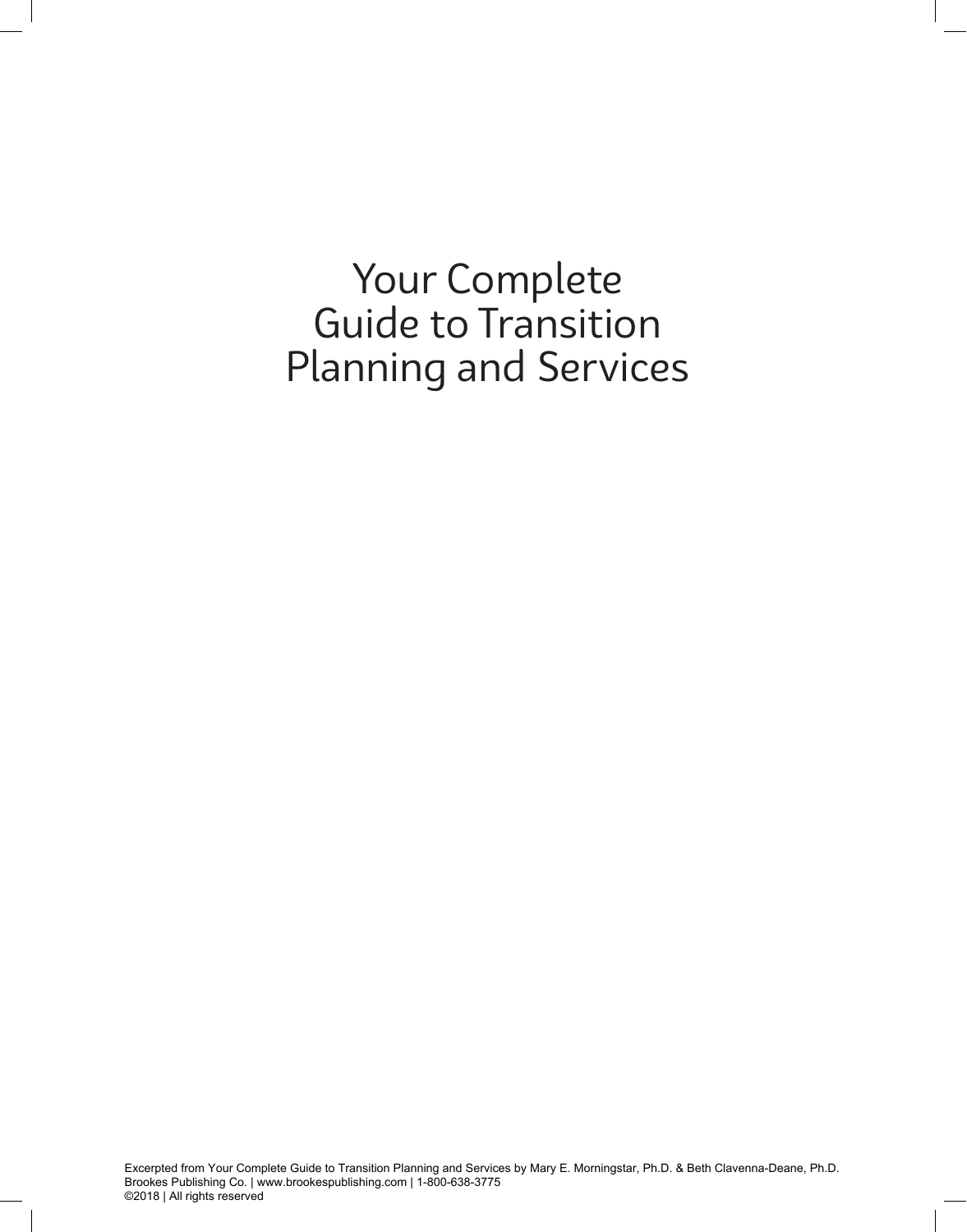Excerpted from Your Complete Guide to Transition Planning and Services by Mary E. Morningstar, Ph.D. & Beth Clavenna-Deane, Ph.D. Brookes Publishing Co. | www.brookespublishing.com | 1-800-638-3775 ©2018 | All rights reserved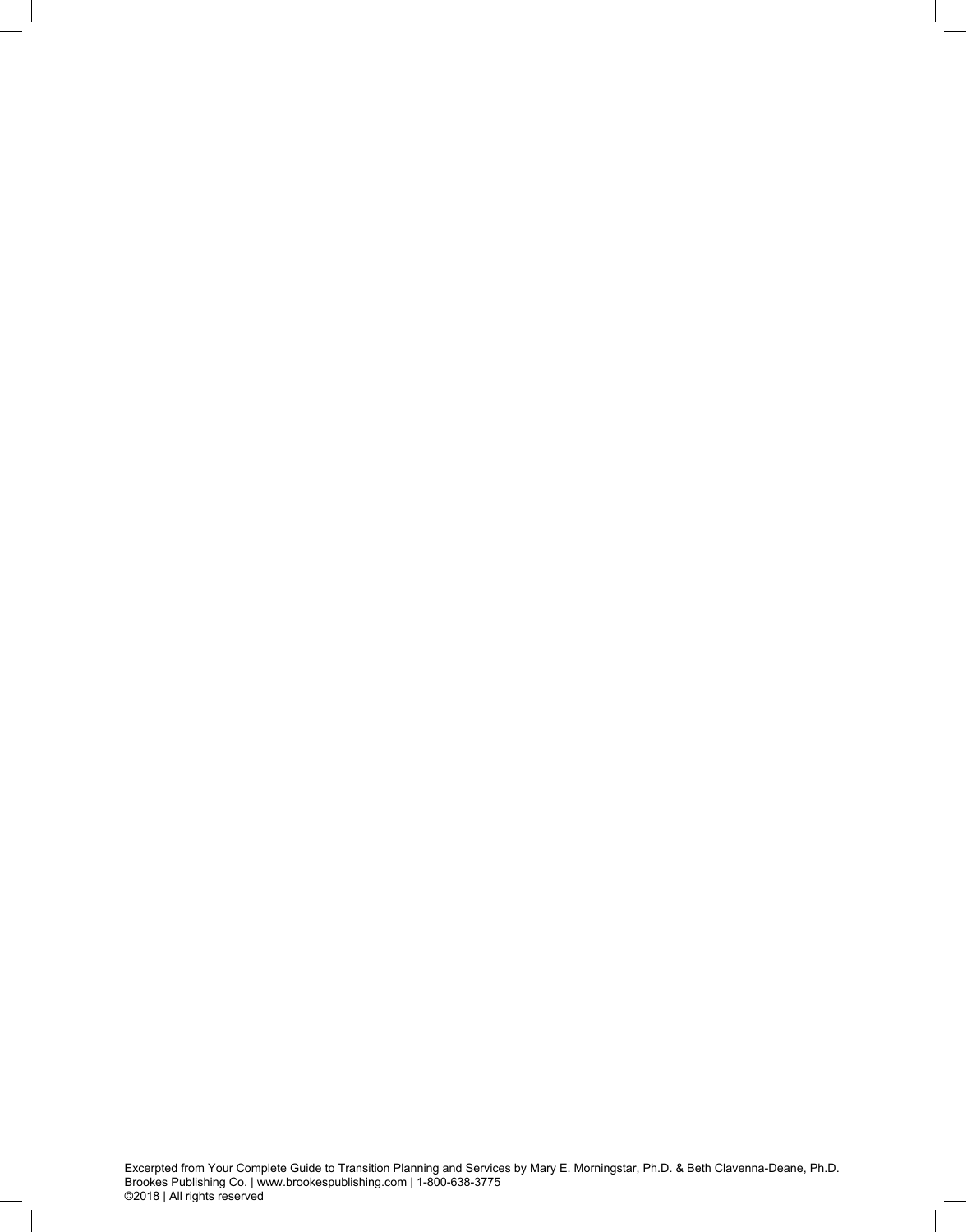# Your Complete Guide to Transition Planning and Services

by

**Mary E. Morningstar, Ph.D.** University of Kansas

Lawrence

and

**Beth Clavenna-Deane, Ph.D.** Keystone Learning Services Ozawkie, Kansas

*with invited contributors*



Baltimore • London • Sydney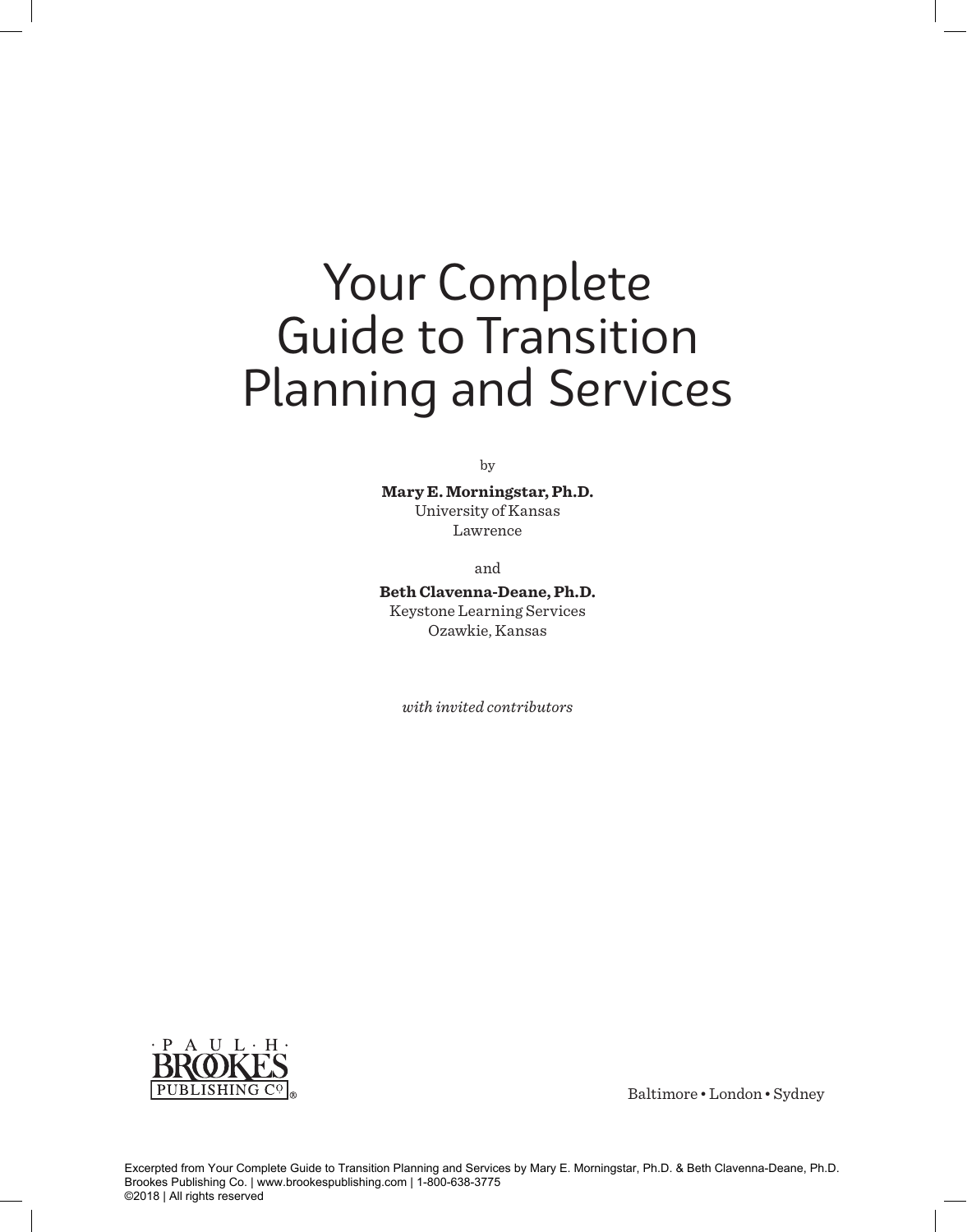

#### **Paul H. Brookes Publishing Co.**

Post Office Box 10624 Baltimore, Maryland 21285-0624 USA

www.brookespublishing.com

Copyright © 2018 by Paul H. Brookes Publishing Co., Inc. All rights reserved.

"Paul H. Brookes Publishing Co." is a registered trademark of Paul H. Brookes Publishing Co., Inc.

Typeset by Progressive Publishing Services, York, Pennsylvania. Manufactured in the United States of America by Sheridan Books, Chelsea, Michigan.

All examples in this book are composites. Any similarity to actual individuals or circumstances is coincidental, and no implications should be inferred.

Purchasers of *Your Complete Guide to Transition Planning and Services* are granted permission to download, print, and photocopy the blank forms for professional or educational purposes. The forms may not be reproduced to generate revenue for any program or individual. *Unauthorized use beyond this privilege is prosecutable under federal law.* You will see the copyright protection notice at the bottom of each photocopiable page.

#### **Library of Congress Cataloging-in-Publication Data**

Names: Morningstar, Mary E., author.

Title: Your complete guide to transition planning and services / Mary E. Morningstar, University of Kansas Lawrence, and Beth Clavenna-Deane, Ph.D., Keystone Learning Services; with invited contributors.

Description: 1 | Baltimore : Paul H. Brookes Publishing Co., [2017] | Includes bibliographical references and index.

Identifiers: LCCN 2017017695 | ISBN 9781598573114 (paperback)

Subjects: LCSH: Children with disabilities—Education (Secondary)—United States. | Students with disabilities—Services for—United States. | High school students—Counseling of—United States. | School-to-work transition—United States. | BISAC: EDUCATION / Special Education / General. | EDUCATION / Special Education / Social Disabilities.

Classification: LCC LC4031 .M649 2017 | DDC 371.9—dc23

LC record available at https://lccn.loc.gov/2017017695

British Library Cataloguing in Publication data are available from the British Library.

2021 2020 2019 2018 2017 10 9 8 7 6 5 4 3 2 1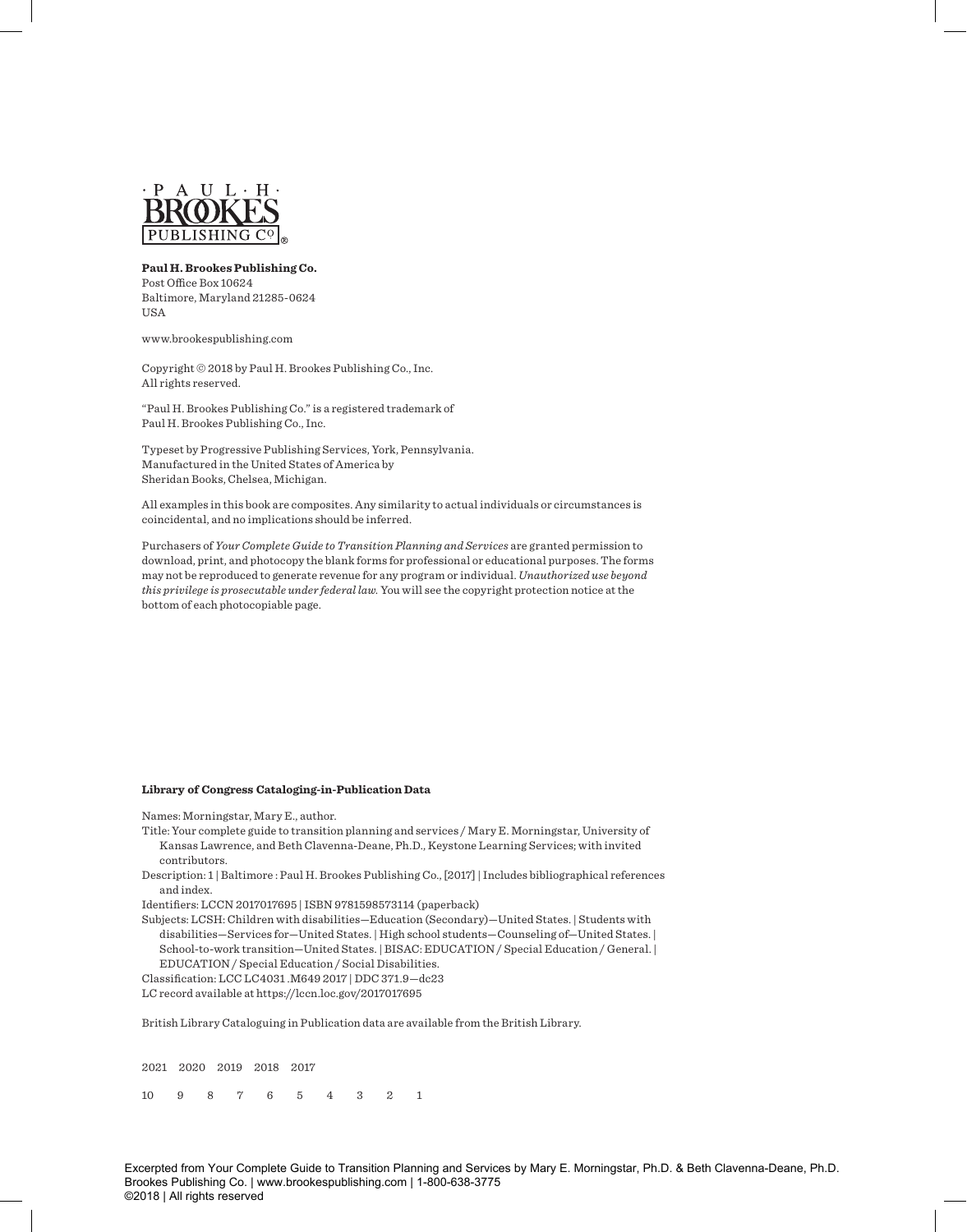# **Contents**

j.

| 1. | I'm Responsible for Transition Planning Now What Do I Do?1            |  |
|----|-----------------------------------------------------------------------|--|
|    | Getting Started: Learning the Basics of Transition Planning           |  |
|    | Key School Personnel: The Secondary Special Educator and              |  |
|    |                                                                       |  |
|    | Making It Happen: Implementing Effective Transition Programs          |  |
|    |                                                                       |  |
|    |                                                                       |  |
|    |                                                                       |  |
|    |                                                                       |  |
|    |                                                                       |  |
|    |                                                                       |  |
|    |                                                                       |  |
|    |                                                                       |  |
|    | Chapter Appendix 1: Skills and Knowledge Checklist for the Transition |  |
|    |                                                                       |  |
|    |                                                                       |  |
| 2. |                                                                       |  |
|    | Getting Started: Understanding the IDEA Requirements                  |  |
|    |                                                                       |  |
|    |                                                                       |  |
|    |                                                                       |  |
|    |                                                                       |  |
|    |                                                                       |  |
|    |                                                                       |  |
|    | Making It Happen: Creating Quality Transition Planning                |  |
|    |                                                                       |  |
|    |                                                                       |  |
|    |                                                                       |  |
|    |                                                                       |  |
|    |                                                                       |  |
| 3. |                                                                       |  |
|    | Getting Started: Defining Self-Determination and the Student's        |  |
|    |                                                                       |  |
|    |                                                                       |  |
|    |                                                                       |  |
|    |                                                                       |  |

v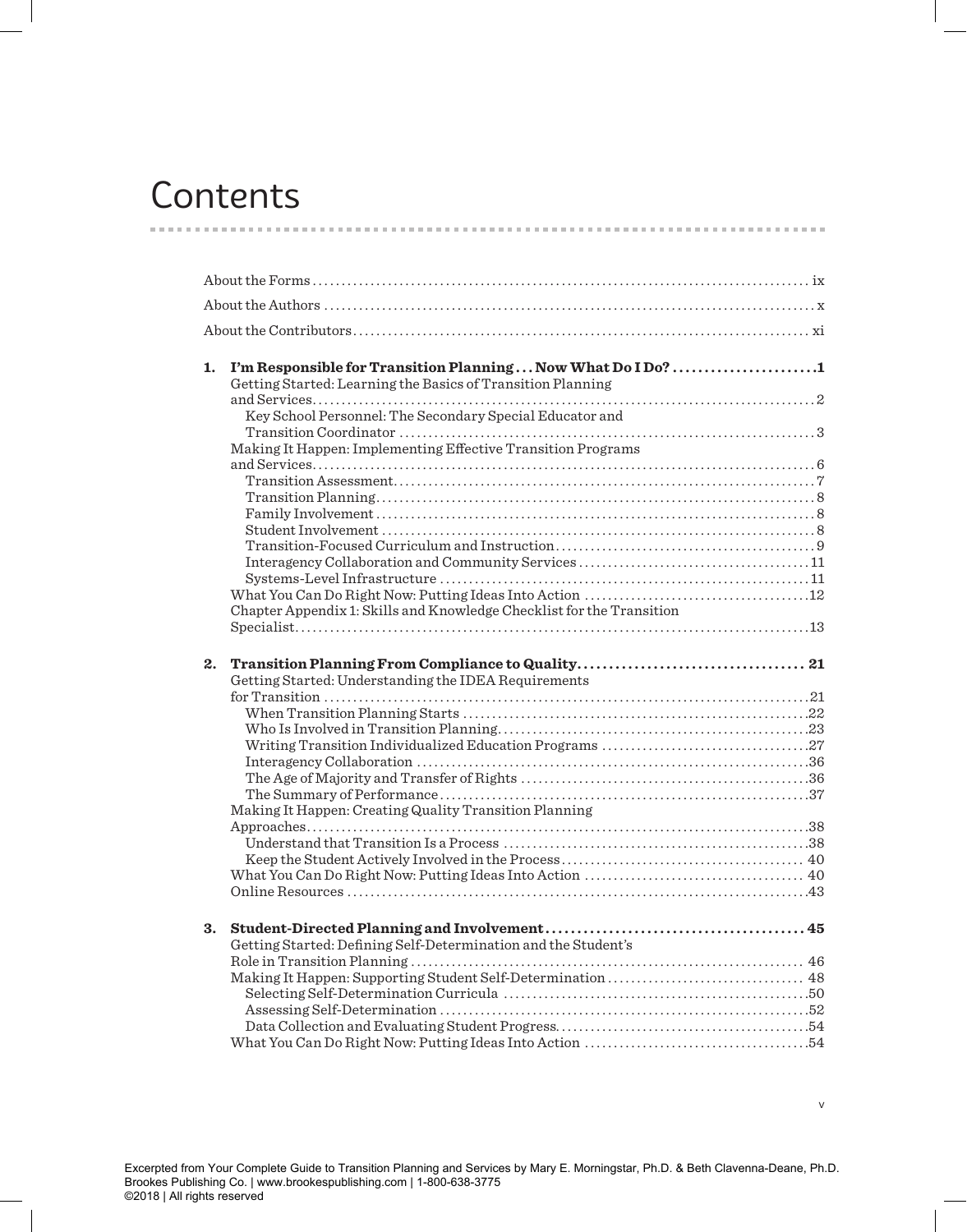#### vi Contents

|    | Chapter 3 Appendix: Self-Determination Forms for Students and Families 61 |
|----|---------------------------------------------------------------------------|
| 4. | Family Involvement: Engaging Families During Transition 67                |
|    |                                                                           |
|    |                                                                           |
|    |                                                                           |
|    |                                                                           |
|    |                                                                           |
|    |                                                                           |
|    | Understand Cultural Reciprocity to Develop Partnerships                   |
|    |                                                                           |
|    |                                                                           |
|    |                                                                           |
|    |                                                                           |
| 5. | Transition Assessment: The Cornerstone of Transition Planning 91          |
|    |                                                                           |
|    |                                                                           |
|    |                                                                           |
|    | Making It Happen: Implementing a Student-Centered Transition              |
|    |                                                                           |
|    |                                                                           |
|    |                                                                           |
|    |                                                                           |
|    |                                                                           |
|    |                                                                           |
|    |                                                                           |
|    |                                                                           |
| 6. | School Engagement: Keeping All Students in School with                    |
|    |                                                                           |
|    |                                                                           |
|    |                                                                           |
|    |                                                                           |
|    |                                                                           |
|    | Making It Happen: Strategies to Promote Student Engagement 116            |
|    |                                                                           |
|    |                                                                           |
|    |                                                                           |
|    |                                                                           |
|    |                                                                           |
|    |                                                                           |
| 7. | <b>Inclusion in General Education: Strategies for Embedding</b>           |
|    | Transition Into Academic Content with Ryan Kellems135                     |
|    | Getting Started: Understand That Access to the General                    |
|    |                                                                           |
|    | Learn the Role of the General Education Teacher in                        |
|    |                                                                           |
|    | the Transition Individualized Education Program Meeting 136               |
|    |                                                                           |
|    | Making It Happen: Embedding Transition Skills Within Core                 |
|    |                                                                           |
|    |                                                                           |
|    | Provide Instructional Supports for Learning: Accommodations               |
|    |                                                                           |
|    | Access the What, How, and Why of Learning Through                         |
|    |                                                                           |
|    | Use Assistive Technology to Support Learning and Transition  144          |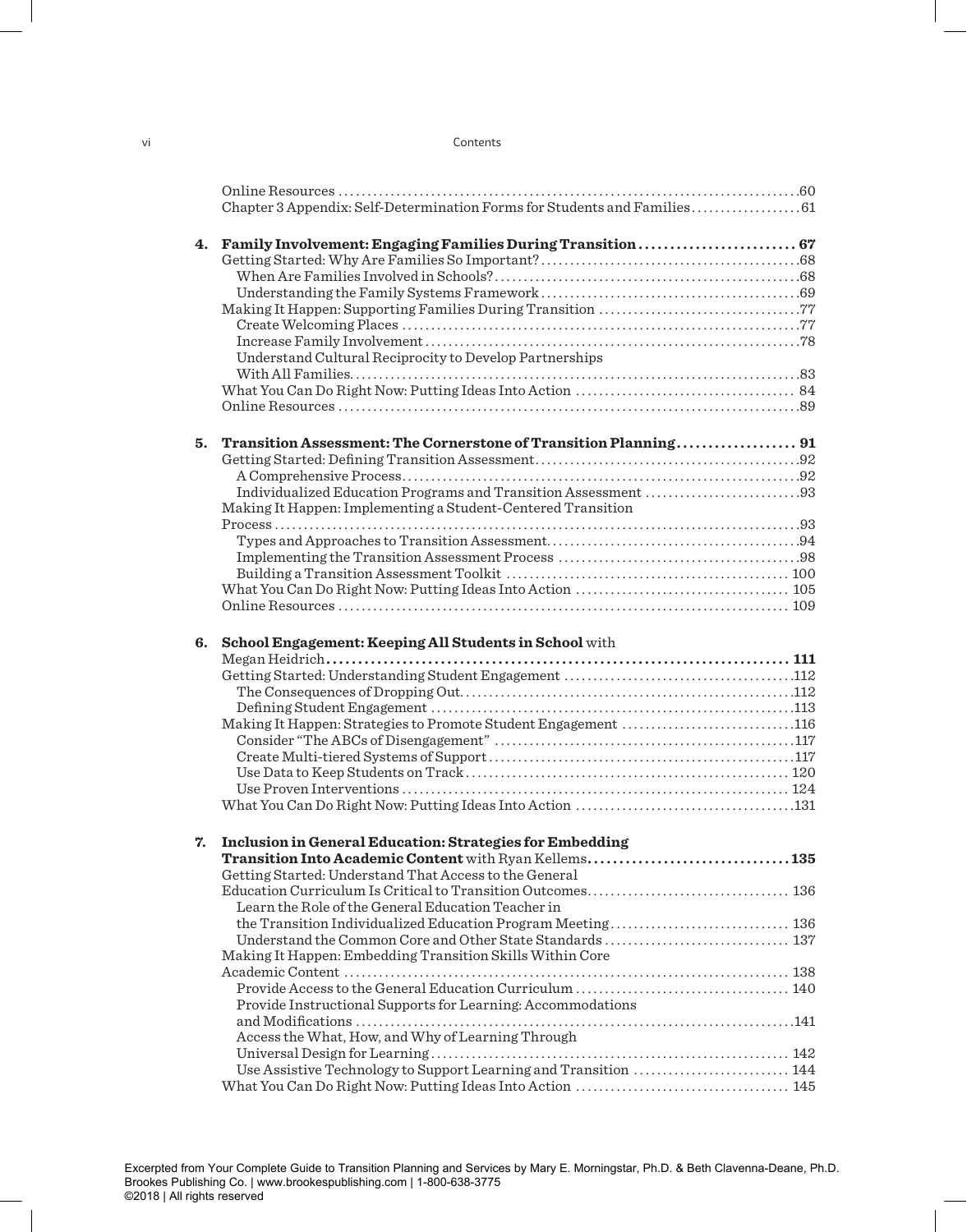#### Contents vii

| 8. | Preparing for Employment and Career Development 147<br>Effective Career Development: An Evidence-Based Practice |  |
|----|-----------------------------------------------------------------------------------------------------------------|--|
|    |                                                                                                                 |  |
|    |                                                                                                                 |  |
|    | Making It Happen: Buiilding a Quality Career-Development                                                        |  |
|    | Coordinate a District-Wide Career Development Team  152                                                         |  |
|    | Build Programs Aligned With the Components of                                                                   |  |
|    | Meet the Requirements of a Work-Based Learning                                                                  |  |
|    |                                                                                                                 |  |
|    |                                                                                                                 |  |
|    | Chapter 8 Appendix: Helpful Forms for Your Career-Development                                                   |  |
|    |                                                                                                                 |  |
|    |                                                                                                                 |  |
| 9. |                                                                                                                 |  |
|    | Getting Started: How Does High School Compare With                                                              |  |
|    |                                                                                                                 |  |
|    |                                                                                                                 |  |
|    |                                                                                                                 |  |
|    | Making It Happen: Preparing Students for Postsecondary                                                          |  |
|    |                                                                                                                 |  |
|    |                                                                                                                 |  |
|    |                                                                                                                 |  |
|    |                                                                                                                 |  |
|    |                                                                                                                 |  |
|    | 10. Preparing for Independent Living and Inclusion                                                              |  |
|    | in the Community with Dawn Rowe and Ryan Kellems 185                                                            |  |
|    | Getting Started: Why Should Community Living Be                                                                 |  |
|    |                                                                                                                 |  |
|    |                                                                                                                 |  |
|    |                                                                                                                 |  |
|    |                                                                                                                 |  |
|    |                                                                                                                 |  |
|    |                                                                                                                 |  |
|    |                                                                                                                 |  |
|    | Chapter 10 Appendix: Ecological Inventory and Task Analysis Forms 200                                           |  |
|    |                                                                                                                 |  |
|    | Getting Started: Interpersonal Engagement and the                                                               |  |
|    |                                                                                                                 |  |
|    | Understanding Multiple Levels of Secondary School                                                               |  |
|    |                                                                                                                 |  |
|    |                                                                                                                 |  |
|    |                                                                                                                 |  |
|    | Identifying Students Requiring Targeted Social Interventions  207                                               |  |
|    | Effective Interventions and Strategies for Improving                                                            |  |
|    |                                                                                                                 |  |
|    |                                                                                                                 |  |
|    |                                                                                                                 |  |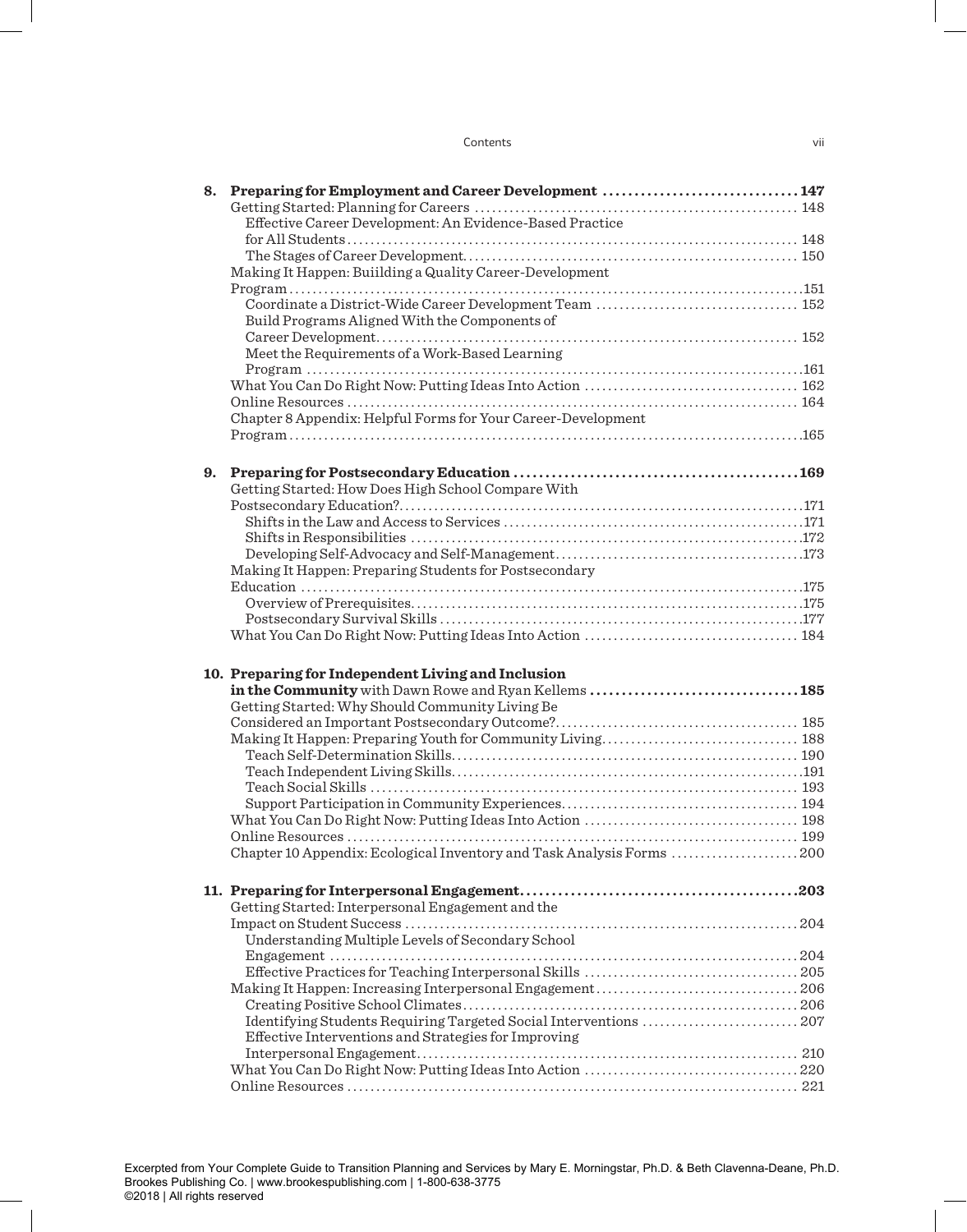#### viii Contents

| 12. Working With Outside Agencies: Implementing Practices to        |  |
|---------------------------------------------------------------------|--|
| <b>Promote Interagency Collaboration</b> with Monica L. Simonsen223 |  |
|                                                                     |  |
|                                                                     |  |
|                                                                     |  |
| Making It Happen: Building a Collaborative Approach                 |  |
|                                                                     |  |
|                                                                     |  |
|                                                                     |  |
|                                                                     |  |
|                                                                     |  |
|                                                                     |  |
|                                                                     |  |
|                                                                     |  |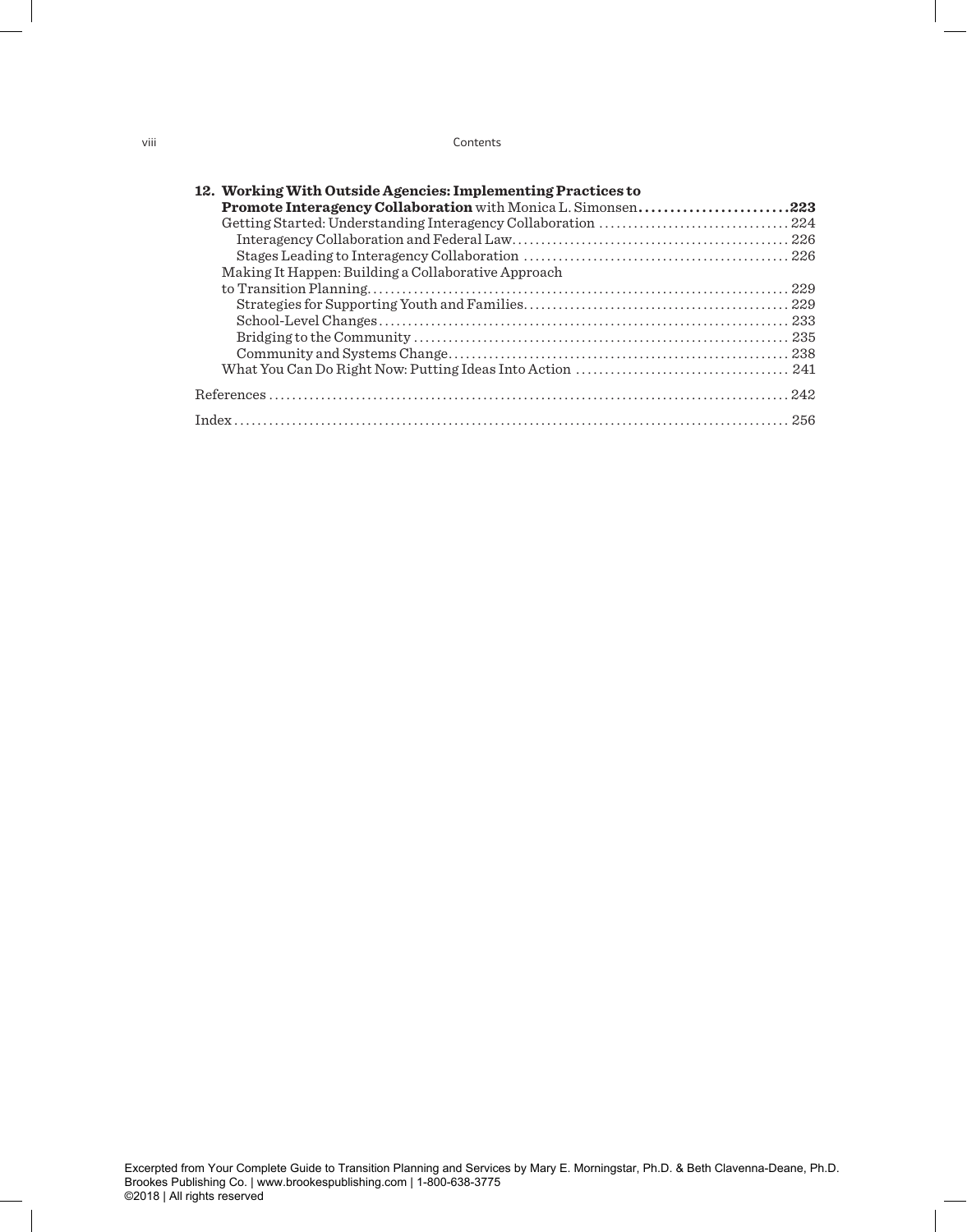# About the Authors

x

**Mary E. Morningstar, Ph.D.,** University of Kansas, Department of Special Education, 1122 W. Campus Road, Lawrence, Kansas 66045

Dr. Mary E. Morningstar is an associate professor in the Department of Special Education at the University of Kansas (KU), Codirector of the National Assistance Center on Transition, and Director of the Transition Coalition, which offers online, hybrid, and in-person professional development and resources for secondary special educators and transition practitioners. Her research agenda includes evaluating how secondary teacher quality and professional development have an impact on transition practices and student outcomes, transition planning with culturally diverse families, and facilitating interagency collaboration for improved outcomes. Dr. Morningstar coordinates the online transition master's program and the teacher education program for teachers of students with significant disabilities, working to transform special education coursework to support inclusive practices in schools and the community. She is the principal investigator for the fully inclusive KU-Transition to Postsecondary Education program that supports Kansas University students with intellectual disabilities.

**Beth Clavenna-Deane, Ph.D.,** Keystone Learning Services, 500 E. Sunflower Boulevard, Ozawkie, Kansas 66070

Dr. Beth Clavenna-Deane has worked with secondary students with disabilities for over 25 years; she began her career as a secondary special education teacher before spending almost 10 years as a transition coordinator. She has provided special education services to students with varying levels of disability ranging from mild to significant. Over the past decade, Dr. Clavenna-Deane has focused her expertise and research on autism, behavior, and social-emotional learning, and on the impact of related characteristics and skills upon the transition to adulthood. She currently provides technical assistance and training to multiple Kansas school districts on making universal, targeted, and intensive supports available for all students needing assistance through the Kansas MTSS framework.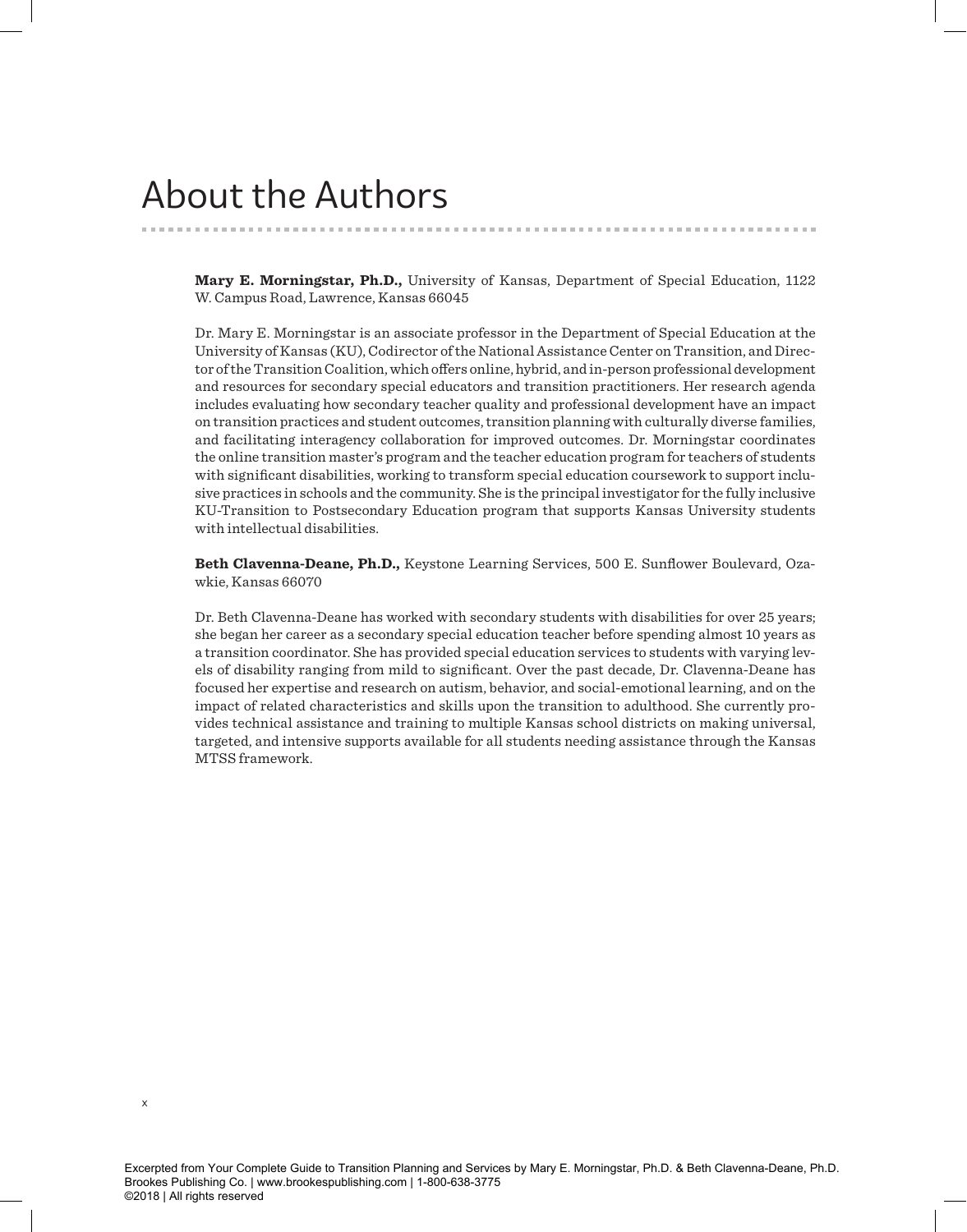# 1 I'm Responsible for Transition Planning ... Now What Do I Do?

Michael, a newly hired transition coordinator in a medium-sized suburban school district, is excited yet overwhelmed. Having worked for several years as a special educator in one of the district's two high schools, he has the background, passion, and drive for supporting youth with special needs, and he is familiar with transition services and requirements. Two years ago, Michael completed his master's degree in special education and took a course in his program focused on transition education and services. He applied what he learned from this class and started facilitating a more student-directed planning approach to transition, using an evidence-based curriculum he had learned about to support his students. He also helped some of his graduating students prepare to attend postsecondary educational settings, sharing information about postsecondary disability services with students and families. Yet the transition coordinator role is new to him. The school district created the transition coordinator position after examining the past 3 years of data associated with the transition requirements, in which the district was found to need improvement. Michael is now expected to coordinate transition services for two high schools and support all secondary special educators and students age 16 and older who are involved in transition planning and services.

The transition-related activities Michael implemented as a special educator were helpful to his students, but he cannot possibly work directly with all the students across the two high schools. He will need to shift his focus to coordinating transition planning and services for the district, and sharing information and resources with secondary teachers. In addition, he will need to start collaborating with community agencies to ensure seamless transitions to adulthood for students exiting school. His new responsibility is great, but he is unsure where to begin. What first steps should Michael take to improve transition planning and services in his district?

Whether you are a transition coordinator (also called transition specialist, facilitator, and administrator) like Michael, or a secondary special educator preparing your students for life after school, this book will support you in embracing and navigating your challenging role in supporting all students to succeed, achieve, and realize a successful future. This important work, though rewarding, may sometimes give us pause, especially if new responsibilities are thrust upon us when we have had little preparation or training. Like Michael, we too may find ourselves asking, "*Now* what do I do?" This book can be helpful

1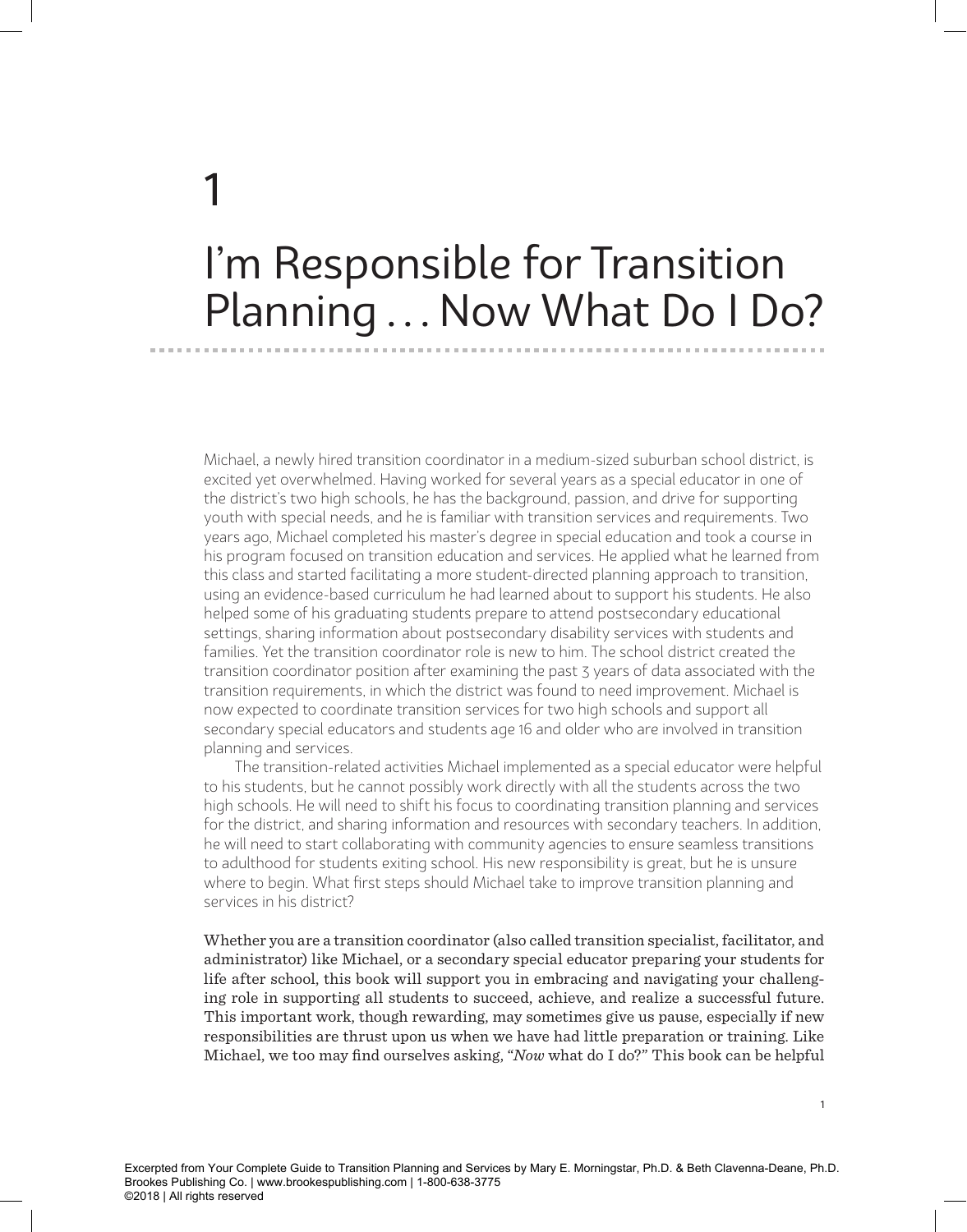in answering this question and getting you "unstuck" when your role in helping students transition to adulthood seems overwhelming or when you need concrete solutions for next steps. It will provide you with a set of skills, tips, strategies, and evidence-based interventions to support your students in achieving positive post-school outcomes.

Michael's situation is very common among transition coordinators, who are often promoted from within a district and may have little training in coordinating transition services. In addition, many special educators (maybe even yourself) have had little formal training other than perhaps a single introductory course in transition planning, with most special educators learning about transition on the job (Morningstar & Benitez, 2013). That's why this chapter starts with the basics, helping you understand the importance of transition planning in the lives of students with disabilities and explaining the roles of various professionals in implementing a quality transition program.

# **GETTING STARTED: Learning the Basics of Transition Planning and Services**

For the past 25 years, transition planning and services have been required by the Individuals with Disabilities Education Act (IDEA; PL 108-446). This legislation has been a strong impetus for professionals to develop a coordinated approach to facilitate their students' transition from school to postsecondary settings, including integrated employment, postsecondary education and training, and independent living. This chapter, as well as the rest of this book, will describe specialized skills, activities, and tasks required of professionals like Michael, and provide strategies for tackling daily responsibilities. However, if you are a secondary special educator, the resources and information in this book are equally relevant to your role during transition. Not every school district has created a transition coordinator role, and this may mean that as a special educator you will be responsible for ensuring that your students' transition is coordinated.

Special education teachers are responsible for planning and providing transition services for the students on their caseload. Despite these requirements, students with disabilities continue to be less prepared for adulthood than their peers without disabilities (Newman, Wagner, Cameto, & Knokey, 2009). Over the years, secondary special education teachers have reported being unprepared to plan and deliver transition services (Li, Bassett, & Hutchinson, 2009; Wolfe, Boone, & Blanchett, 1998). Studies have revealed that special education teachers who lack specific transition competencies are less likely to implement effective transition services (Benitez, Morningstar, & Frey, 2009). Consequently, teachers who are unprepared to plan and deliver transition services may be contributing to poor outcomes for students with disabilities.

Preparing for transition planning can be a formidable task for special educators, who must juggle a multitude of shifting priorities and responsibilities. Many secondary special educators have reported increased pressure to support students with disabilities to fully access the general education curriculum to meet high-stakes testing requirements. In addition, they may be experiencing challenges associated with meeting the compliance requirements of the individualized education program (IEP), as well as increased data-based decision making and other administrative tasks. Yet despite these competing tasks, it is still crucial for special educators to support their students in achieving successful post-school outcomes. If you are a special educator, this book provides ideas and strategies so you can embed transition practices into your daily work and meet some of these challenges. To begin, let's start by examining the role of the special education teacher versus the transition coordinator.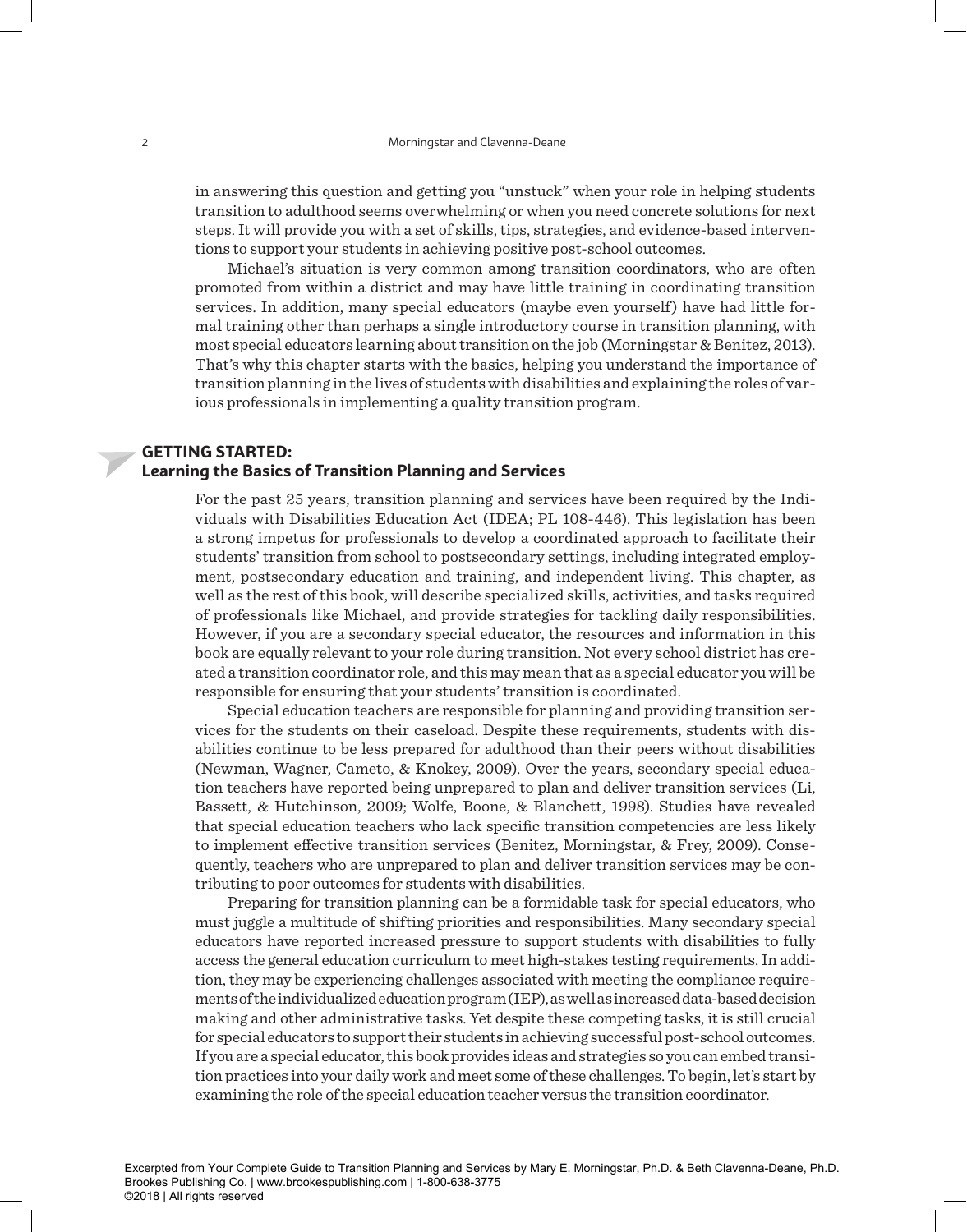## **Key School Personnel: The Secondary Special Educator and Transition Coordinator**

Two types of school personnel are most often involved with transition planning and services: 1) secondary special education teachers engaged in IEP transition planning and instruction, and 2) transition coordinators who ensure a coordinated set of activities as specified in the transition requirements of the IDEA. The IDEA has determined that all special educators who are serving students with disabilities are responsible for transition planning, but this is typically at the student level (i.e., the students on each special educator's caseload). What we know is that the most effective programs have designated personnel (i.e., transition coordinators) who coordinate all in-school services and supports affecting students, families, and teachers, as well as coordinate with outside agencies involved in transition (Morningstar & Benitez, 2013). Figure 1.1 is helpful in understanding the differences between the two primary professionals involved in transition. Depending on your role, you can use the checklist provided in the figure to review your transition responsibilities. What are you currently doing, and what might you add to your daily practice?

**The Role of the Secondary Special Educator** Secondary special educators are responsible for individual student skill development and planning activities rather than program development or service coordination. In fact, identifying secondary special educators who work in classrooms for most of their day as transition "coordinators" misrepresents the complexity of the transition process. In working with individual students, special educators teach specific skills using evidence-based practices related to transition outcomes (e.g., self-determination, interpersonal engagement, learning processes, core academics, career development and preparation). They also help identify and provide accommodations students will need in school and in the community (Blalock, Kleinhammer-Tramill, Morningstar, & Wehmeyer, 2003).

In most middle and high school settings, secondary special educators provide necessary curricula and instruction addressing students' academic and functional IEP goals. As IEP case managers, teachers are also required to ensure that students receive transition planning and appropriate transition services beginning in middle school and extending throughout the student's high school career. For these reasons, we know that secondary special education teachers are most comfortable with transition competencies related to planning and developing transition IEPs. However, a wider range of knowledge and skills is needed to create transition programs for students with disabilities that lead to improved postsecondary outcomes. In fact, preparing qualified school personnel is recognized as one of the critical factors in improving the outcomes of students with disabilities (Blalock et al., 2003; Kohler & Greene, 2004). However, this knowledge and these skills extend well beyond what many teachers receive as far as training and professional development, as was the case for Michael, the new transition coordinator (Anderson et al., 2003; Hu, 2001).

**The Role of the Transition Coordinator** The position of transition coordinator emerged with the inclusion of transition planning and services in the IDEA. This specialized position focuses primarily on coordinating transition services rather than providing direct services to students (Morningstar & Clavenna-Deane, 2014). Transition coordinators ensure that teachers are informed of current transition-related information and methods for facilitating transition planning (e.g., identifying students' post-school interests, preferences, strengths, needs). In this respect, transition coordinators often provide important professional development to teachers throughout a high school(s) or district(s). Furthermore, transition coordinators work as liaisons between students, parents, administrators,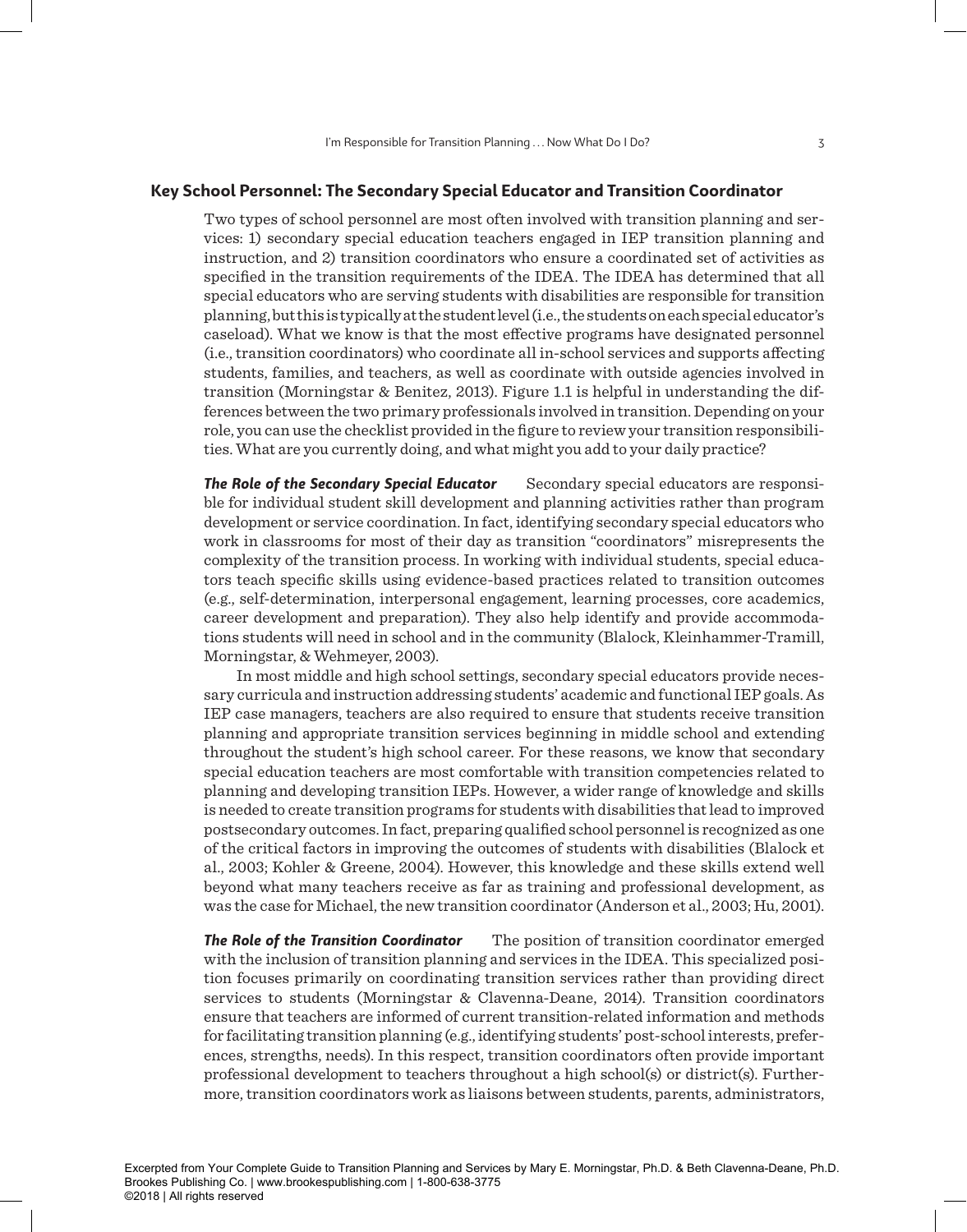# **Special Educator/Transition Coordinator Checklist**

Think about the transition-related activities you engage in on an ongoing basis. Depending on your role, check off which activities you are doing and think about what practices you might start implementing.

| <b>Secondary special educators</b>                                                                                                                                                                                  | $\checkmark$ | <b>Transition coordinator/Transition specialist</b>                                                                                                                                                         | ✓ |
|---------------------------------------------------------------------------------------------------------------------------------------------------------------------------------------------------------------------|--------------|-------------------------------------------------------------------------------------------------------------------------------------------------------------------------------------------------------------|---|
| Prepare individualized education programs (IEP)s<br>during transition planning.                                                                                                                                     |              | Train teachers to develop compliant and high<br>quality transition IEPs and monitor IEPs to ensure<br>compliance.                                                                                           |   |
| Support students by teaching skills needed to<br>fully participate in their transition planning.                                                                                                                    |              | Support teachers to know about and use<br>evidence-based strategies for student<br>involvement in IEPs.                                                                                                     |   |
| Collaborate with families about upcoming<br>transition planning meetings and gather input<br>ahead of time.                                                                                                         |              | Provide resources and materials to teachers to<br>help them engage with their families before,<br>during, and after transition planning meetings.                                                           |   |
| Teach students with disabilities the skills they<br>need to be successful post-high school, focusing<br>on integrated employment, postsecondary<br>education and training, and adult roles and<br>responsibilities. |              | Share information, resources, and training with<br>school staff related to student engagement and<br>effective strategies to ensure post-school success.                                                    |   |
| Collaborate with general education teachers to<br>ensure students have access to general<br>education curriculum and context.                                                                                       |              | Collaborate with all school staff to provide<br>resources and training related to improving<br>access to general education and meeting the<br>transition needs of students.                                 |   |
| Ensure students understand their support needs<br>and help them identify the accommodations they<br>need to be successful.                                                                                          |              | Provide information, training, and resources to<br>school personnel, families, and students about<br>post-school accommodations and services.                                                               |   |
| Collect data and progress monitor to ensure<br>students are achieving identified skills, IEP goals,<br>and objectives to facilitate movement toward<br>post-school success.                                         |              | Collect and monitor post-school outcomes data<br>to evaluate student outcomes and make<br>improvements to services.                                                                                         |   |
| Advocate for individual students and families<br>when needed related to transition skills,<br>experiences, and opportunities.                                                                                       |              | Advocate for improvements to transition services<br>with school and district administrators; take on a<br>leadership role with community agencies<br>providing programs and services needed by<br>students. |   |
| Provide information and resources to families<br>and students about outside agencies and<br>services and share information about family and<br>student trainings.                                                   |              | Provide information, resources, and training<br>events about outside agencies to school staff and<br>case managers to share with families and<br>students.                                                  |   |
| Support families and students with the referral<br>process to be eligible for community agencies<br>and receive needed adult supports.                                                                              |              | Collaborate regularly with outside community<br>agencies and other critical transition<br>stakeholders to ensure seamless transitions to<br>adult services.                                                 |   |
| Participate in professional development<br>associated with transition planning and services.                                                                                                                        |              | Develop, coordinate, and provide professional<br>development for school staff related to evidence-<br>based practices.                                                                                      |   |



4

Excerpted from Your Complete Guide to Transition Planning and Services by Mary E. Morningstar, Ph.D. & Beth Clavenna-Deane, Ph.D. Brookes Publishing Co. | www.brookespublishing.com | 1-800-638-3775 ©2018 | All rights reserved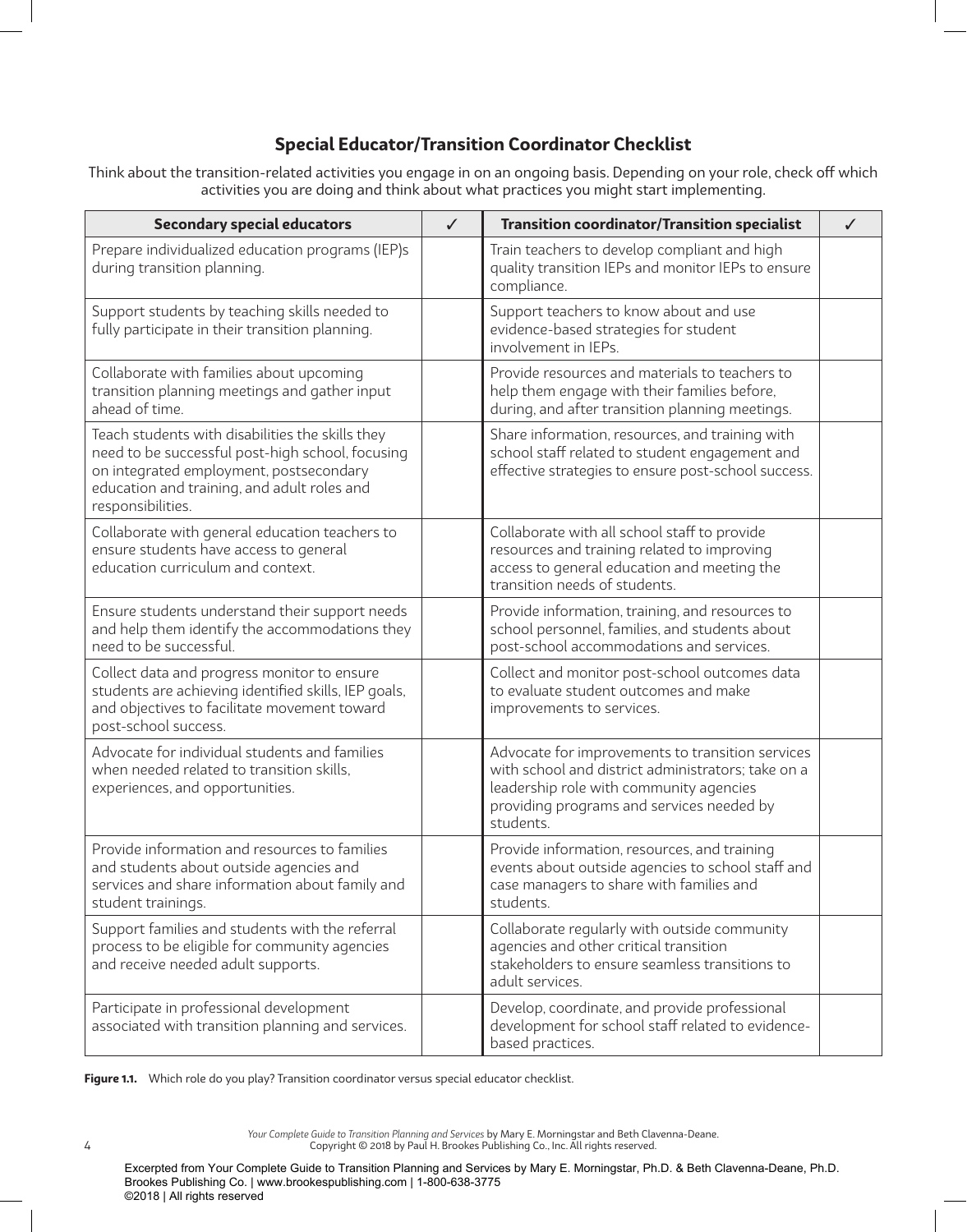and staff to connect postsecondary goals with the curriculum decisions that drive course content. According to Blalock and colleagues (2003), transition coordinators support

- 1. Student development by developing and coordinating career preparation programs
- 2. Student planning by assisting to identify postsecondary options, coordinating with community agencies and services, and monitoring the IEP transition services
- 3. Interagency collaboration by encouraging collaboration with community services and developing information and training about community resources
- 4. Program evaluation by evaluating school and student transition-related data, and facilitating strategic planning for transition program improvements

Transition coordinators are expected to possess certain knowledge and skills as reflected in the *Council for Exceptional Children's Advanced Specialty Set: Special Education Transition Specialist* (Council for Exceptional Children [CEC], 2015.) There are seven advanced preparation standards for a transition coordinator (i.e., transition specialist), each with an associated set of knowledge and skills:

- 1. Assessment: Transition specialists use valid and reliable assessment procedures to evaluate students' interests, strengths, and preferences for development of postsecondary goals and transition services, and monitor the effectiveness of transition practices and programs. They are familiar with both formal and informal assessments, and can use the results of transition assessments to develop measurable postsecondary goals and supports.
- 2. Curricular content knowledge: Transition specialists know about evidence-based instruction and curricula that are instrumental in developing and improving transition programs, supports, and services. They continuously cultivate and expand their expertise on teaching strategies, instructional methods, curricula, and assistive technologies that allow students with special needs to access academic and transition-related content. This often includes sharing curricular resources related to self-determination, career awareness, postsecondary education, and community participation.
- 3. Programs, services, and outcomes: Transition specialists advocate for, develop, evaluate, and help improve general and special education programs, supports, and services for students with special needs. They must support and coordinate services across classrooms, schools, and district-level systems. This means knowing about available community- and school-based transition services; understanding the skills needed for success in employment and other postsecondary settings; and promoting transition strategies, models, and curricula.
- 4. Research and inquiry: Transition specialists conduct and evaluate research and collect data on effective transition practices. They keep abreast of the transition practices that result in positive post-school outcomes and emerging evidence-based models of transition programs and services. They are often responsible for ensuring compliance with federal and state transition regulations.
- 5. Leadership and policy: Transition specialists assume leadership in overseeing transition programs. They are responsible for upholding professional and ethical expectations; advocating for policies and practices that improve transition planning, services,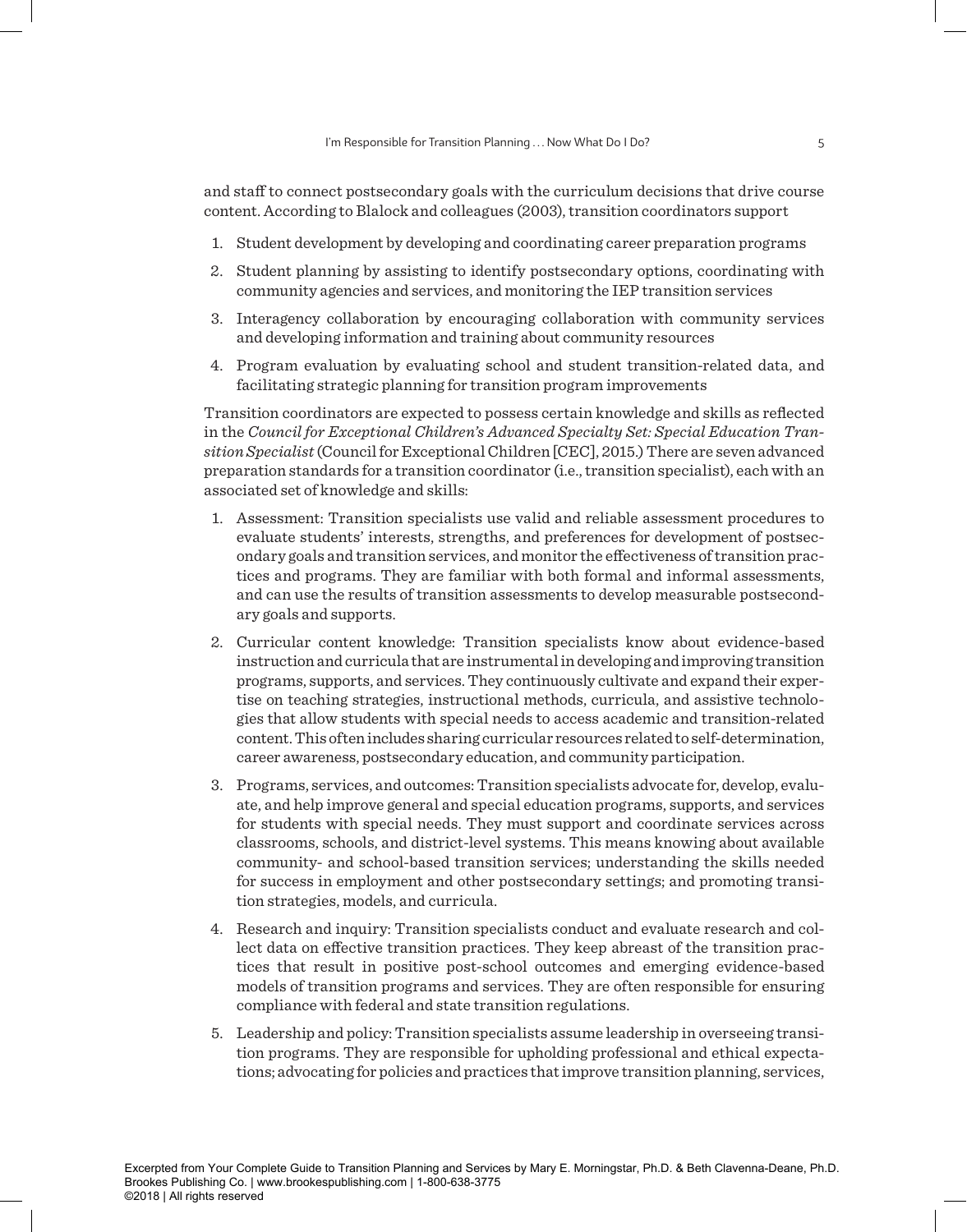and outcomes; and promoting a collaborative and collegial work environment. They need to be knowledgeable about current and upcoming transition policies and laws affecting teachers and students.

- 6. Professional and ethical practice: Transition specialists display professionalism, respect, and ethical behavior, with the goal of supporting the success of their colleagues and the students they serve. They continually engage in lifelong learning and professional development, keeping informed of important organizations in the field of transition and the latest publications and research. They are knowledgeable about their roles and responsibilities, as well as the responsibilities of other key stakeholders in the transition process
- 7. Collaboration: Transition specialists collaborate with a variety of school professionals, as well as community agency staff to coordinate and provide transition services and supports to students and families. They are knowledgeable about teamwork, conflict resolution, and the communication strategies and skills needed for working with a variety of stakeholders, including educators, employers, and families. They often lead community-wide transition teams and coordinate out-of-school experiences, such as work-based learning.

The standards can be used to develop a job description for what transition coordinators can and should do, and some districts use them in this way. The impact of transition coordinators extends beyond the scope of the classroom, as they are instrumental in improving transition planning and services for students and families while in school, and also ensuring appropriate supports are in place when students exit special education. Transition coordinators must be knowledgeable about transition assessment, planning, and evaluation, as well as curricular and instructional practices that affect post-school environments (see the Chapter 1 Appendix for a checklist closely adapted from the CEC Advanced Specialty Set and associated skills). Transition coordinators play a critical and meaningful role in promoting successful post-school outcomes for youth with disabilities. Their knowledge and skills focus on systems coordination, and they are instrumental in ensuring that secondary special educators are providing effective transition planning.

# **MAKING IT HAPPEN: Implementing Effective Transition Programs and Services**

Effective transition programs can be designed to address a wide range of transition services for students with disabilities. Because of the complexity of transition, no one professional can sufficiently provide the variety of needed services and supports. Your role in transition may focus on elements of the bigger process, depending on whether you are a secondary special educator, transition coordinator, educational or adult agency professional, or transition stakeholder (e.g., family members). Understanding all the critical features of high-quality transition programs may seem daunting. To break down what makes a transition program effective, let's describe an approach to identifying quality indicators of transition programs and clarify who is best suited to coordinate and implement each critical component. A recently validated measure of transition programs, the *Quality Indicators of Exemplary Transition Programs Needs Assessment-2* QI-2 (Morningstar, Lee, Lattin, & Murray, 2015), looks at seven indicators of a quality transition program and the associated actions school professionals should take to ensure progress toward quality transition practices. Figure 1.2 illustrates the seven indicators.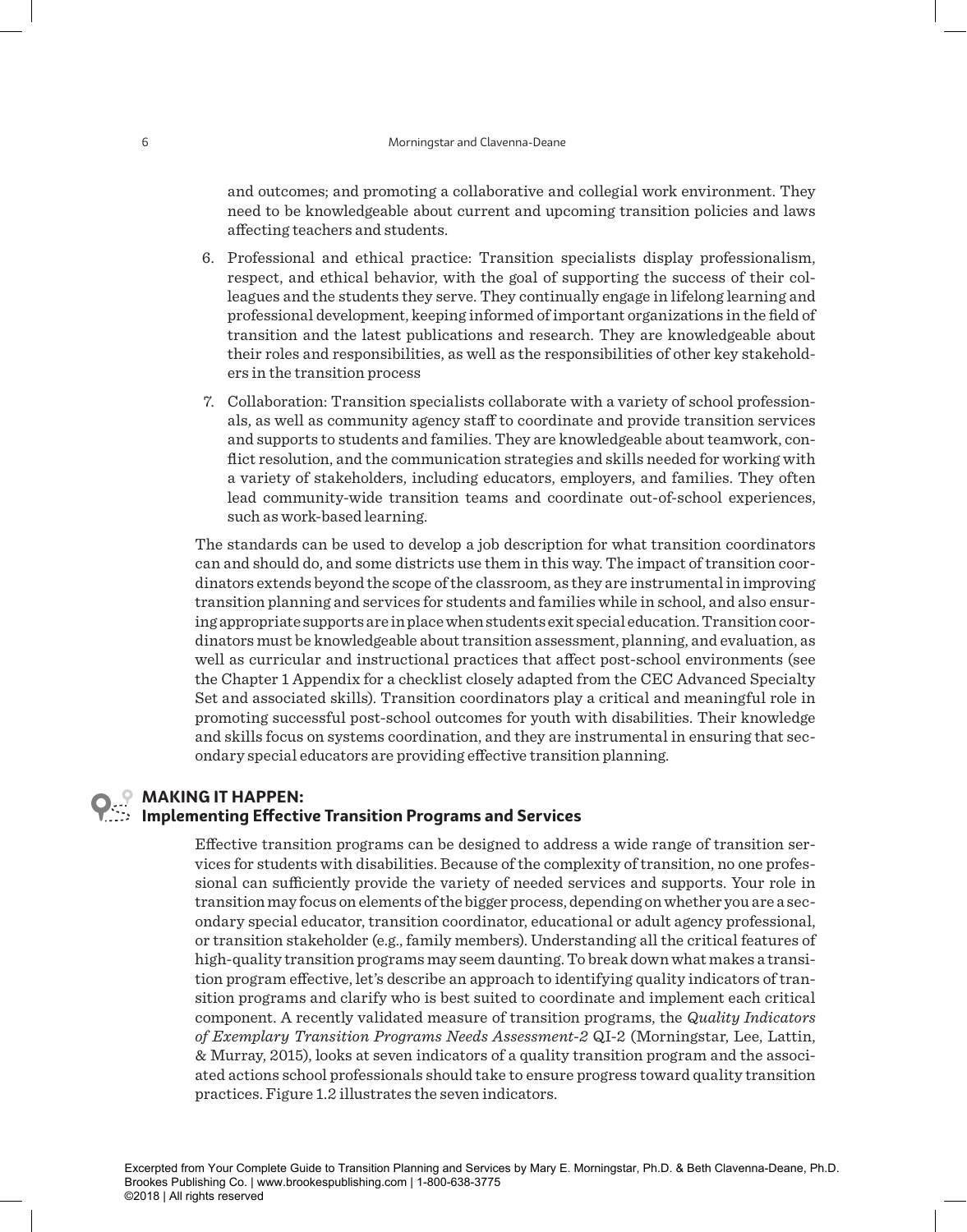I'm Responsible for Transition Planning . . . Now What Do I Do? 7



**Figure 1.2.** Quality indicators of effective transition programs. (From Morningstar, M. E., Lee, H., Lattin, D. L., & Murray, A. K. *Career Development and Transition for Exceptional Individuals* [Vol 39, Issue 4] pp. 227–236. Copyright © 2016 by SAGE Publications, Inc. Reprinted by permission of SAGE Publications, Inc.)

Few existing program evaluation measures sufficiently or comprehensively address the IDEA transition regulations, emerging evidence-based practices research, and predictors of post-school success (Test, Fowler et al., 2009; Test, Mazzotti et al., 2009). In addition, critical contextual issues such as cultural diversity, assistive technology, and statewide accountability measures, while not yet established as predictive of transition outcomes, are essential to consider when developing quality secondary transition programs. The seven indicators of quality transition programs, to be discussed individually in this chapter, take these factors into account and provide a framework for understanding how well-run transition programs operate.

# **Transition Assessment**

Assessment is a first step to transition planning and involves identifying the student's strengths, preferences, interests, and specific transition needs in order to prepare for a successful future. Note that transition assessment should be ongoing throughout the school year, not just completed once, as the student's interests and vision for the future may change over time. The results of the transition assessment should directly inform the development of the student's postsecondary goals and should be communicated and discussed with the student and family (Morningstar et al., 2015). For more on transition assessment, see Chapter 5.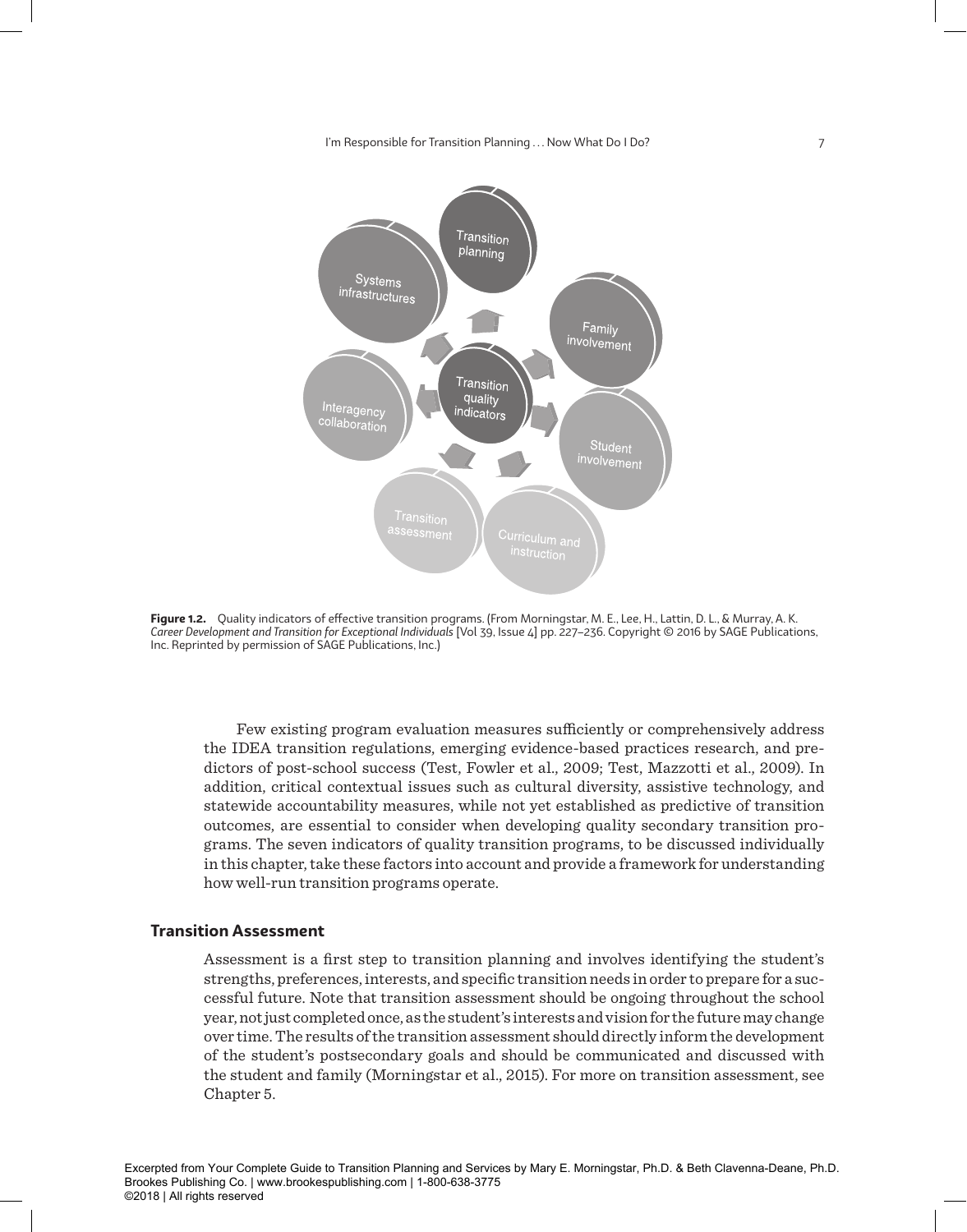# **Transition Planning**

Transition planning is at the center of a high-quality transition program and focuses on identifying measurable postsecondary goals for youth with disabilities based on a student's interests, strengths, and preferences, as well as aligning services to facilitate students meeting their goals. Transition planning is in line with the IDEA transition requirements, which mandate that annual IEP goals be aligned with anticipated outcomes that address academics and transition needs (2004). The measurable postsecondary goals identified during transition planning must target education/training, employment, and when appropriate, independent living. In addition, effective transition planning is student- and familycentered, acknowledging the diversity of families and taking the student's culture into account. By putting students and families at the center of planning, transition becomes individualized, comprehensive, and collaborative (Bui & Turnbull, 2003; Keyes & Owens-Johnson, 2003; Michaels & Ferrara, 2005). For the most part, secondary special educators implement the transition planning process with individual students. However, transition coordinators play a role in ensuring that first, transition planning meets the requirements of the IDEA, and second, that educators have the resources and strategies needed to ensure quality student-centered planning approaches.

### **Family Involvement**

Family members play a critical role throughout a student's life (Geenen, Powers, & Lopez-Vasquez, 2005; Hetherington et al., 2010; Morningstar, Turnbull, & Turnbull, 1995). Teachers and transition coordinators should jointly promote family involvement in the transition process. For example, transition coordinators should take the lead on developing family-friendly transition information and resources, and share these with teachers, who can then directly distribute to families. Teaching parents about the major concepts associated with transition planning has been shown to be an effective practice (Boone, 1992), and transition coordinators should guide educators and professionals (e.g., teachers, social workers, related service providers) on providing support and information to families. The National Technical Assistance Center on Transition (NTACT, 2015) suggests practices for parent-professional collaboration, including 1) creating a family mentoring program, 2) developing a survey to ask families how they would like to be involved, and 3) working with culturally specific community organizations that already have established relationships with families. Because of the system-wide scope of these strategies, transition coordinators, in conjunction with teachers, take the lead. Transition coordinators identify approaches such as family- and student-centered IEP meetings and then train teachers to use these strategies during transition planning (Cho & Gannotti, 2005; Geenen et al., 2005).

### **Student Involvement**

Students with higher levels of self-determination are more likely to be engaged in employment and independent living after graduation (Morningstar et al., 2010; Wehmeyer & Schwartz, 1997). Therefore, quality transition programs must use practices that teach students skills in decision making, goal setting, problem solving, and self-advocacy. Curricula that help teach and enhance self-determination skills are many and varied, including 1) curricula teaching academic, social, and job-specific skills (Moore, Cartledge, &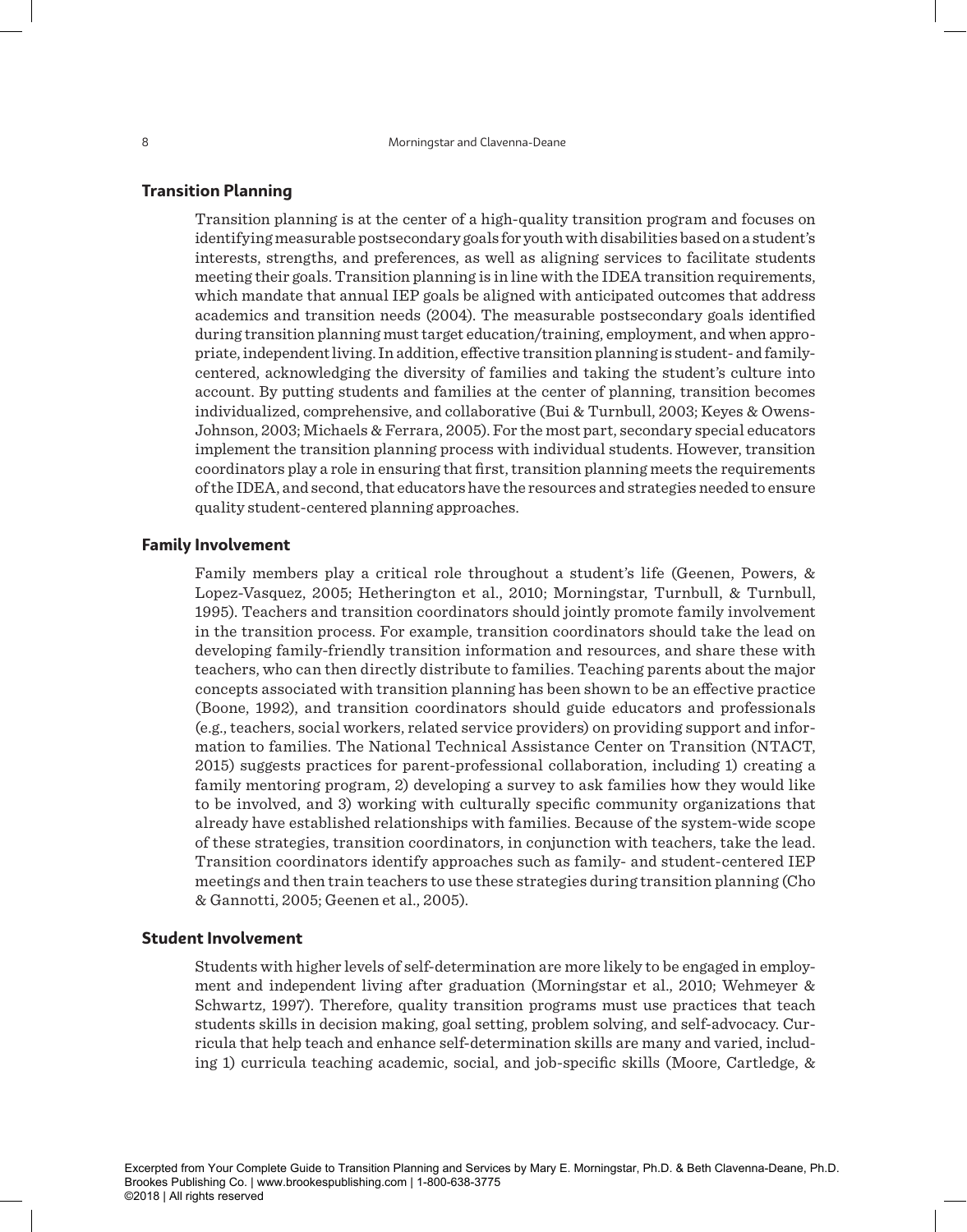Heckaman, 1995; Wolgemuth, Cobb, & Dugan, 2007); 2) curricula teaching self-monitoring for functional life skills (Bullock & Mahon, 1992; Todd & Reid, 2006); and 3) the *Self-Determined Learning Model of Instruction* (Wehmeyer et al., 2012). These curricula help students acquire the skills they need to be as independent, active, and involved as possible in the transition process.

To further support student involvement, opportunities for making real-life choices should be provided to students while in school (Brewer, 2006) and at home (Morningstar, 2006). Teaching students to direct their own IEP meetings using evidence-based curricula is an indicator of quality. Transition coordinators and teachers can share in identifying and implementing evidence-based curricula such as the *Self-Directed IEP* (Martin, Marshall, Maxson, & Jerman, 1996), the *Self-Advocacy Strategy* (Van Reusen, Bos, Schumaker, & Deshler, 1994), and *Whose Future Is It Anyway?* (Wehmeyer et al., 2004), all of which are further described in Chapter 3. Transition coordinators might take the lead on identifying the curricula best suited to their district, and then teachers implement these curricula directly with students. Oftentimes, transition coordinators assist with or teach a class in which these skills are taught.

# **Transition-Focused Curriculum and Instruction**

Specific transition-related knowledge and skills are established predictors leading to successful adult roles (Test, Mazzotti et al., 2009). Research has shown that students who are included in general education academic courses were more likely to be engaged in postsecondary education, employment, and independent living (Baer et al., 2003). To ensure that students are included in the general education curriculum, quality programs incorporate effective instructional methods when teaching academics. This primarily is the responsibility of the secondary special educator—to collaborate with general education teachers to ensure students with disabilities are fully supported with appropriate accommodations and modifications.

Balancing academics and transition-specific content has also been recognized as an indicator of quality. It is important that content essential to adult independence (e.g., career development, independent living skills) is taught and incorporated in the classroom, and this is often the responsibility of transition coordinators, who share ideas with secondary educators on how to make transition a part of the learning process and academic instruction. We know that enrollment in occupational and vocational coursework and work-based learning experiences are strong predictors of employment (Carter, Cushing, & Kennedy, 2009; Migliore, Mank, Grossi, & Rogan, 2007). Transition coordinators are the leaders in developing, implementing, and evaluating career development and employment approaches taught in school- and work-based settings (Walker & Bartholomew, 2012). In addition, developing social and interpersonal skills should likewise be included in comprehensive transition programs. This area of transition is most appropriate for secondary educators to lead through both direct instruction, as well as embedding the training and practice of critical social skills across academic content. Teaching adult roles and responsibilities (e.g., independent living) is also an important aspect of transition, and secondary teachers typically lead such efforts. Direct skill instruction is the purview of teachers, whereas transition coordinators influence quality by developing essential programs and ensuring that teachers have up-to-date knowledge and resources.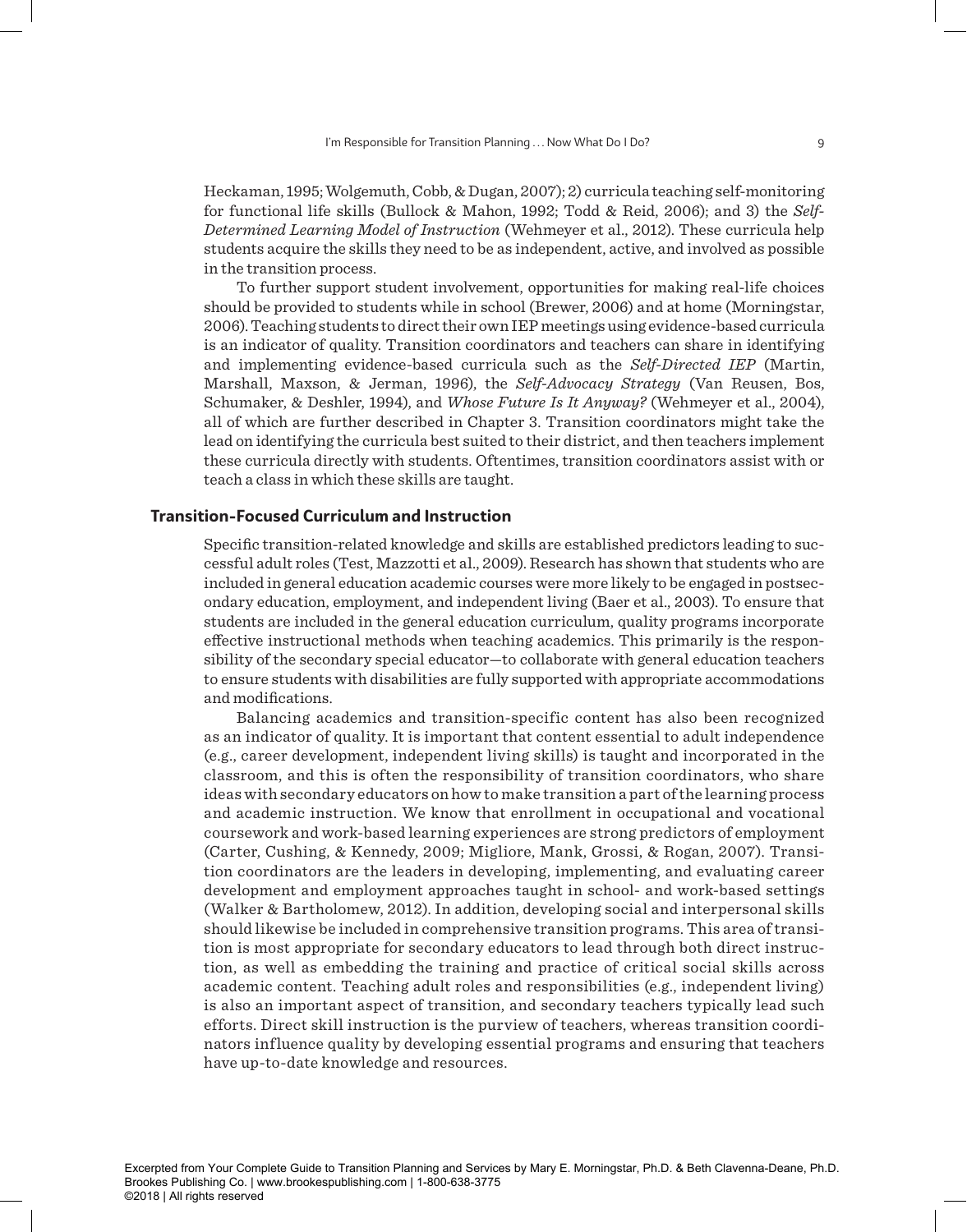# **TIP FOR TRANSITION: Use a College and Career Readiness Framework**

While college and career ready (CCR) initiatives (U.S. Department of Education, 2010) have been instrumental in reforming educational practices, have you thought about what you should consider to prepare your students to be college and career ready? Researchers now suggest college and career readiness goes well beyond core academics, such as those identified in state academic standards. It is equally important to teach students nonacademic skills to ensure students develop the attitudes and behaviors that lead to improved academic knowledge and skills (Conley, 2010; Farrington et al., 2012). Morningstar and colleagues (2015) have developed a helpful framework of six domains that should be considered by special educators to ensure students with disabilities are college and career ready. You can use this list to plan for how to provide opportunities to increase your students' college and career readiness:

- 1. Academic Engagement
	- Acquiring cognitive and content knowledge (core academics, career and technical education content)
	- Understanding critical knowledge structures (facts, linking ideas, organizing concepts)
	- Performing essential academic behaviors (attendance, productivity, work habits, class participation, adaptability, and flexibility)
- 2. Mindsets
	- Developing a sense of belonging (trusting relationships, extracurricular engagement)
	- Ensuring growth mindsets (opportunities to practice, learning from mistakes)
	- Taking ownership for learning (advocating, self-awareness, self-efficacy, selfregulation, goal setting)
	- Persevering through challenges (persistence, effort, motivation, seeing value in work, grit)
- 3. Learning Processes
	- Using skills to access academic content (test-taking skills, note-taking skills, time management, organizational skills, technology, metacognition)
	- Engaging in learning (group/team engagement, listening and speaking skills)
- 4. Critical Thinking
	- Problem solving
	- Researching
	- Interpreting
	- Communicating
	- Working toward precision and accuracy
- 5. Interpersonal Engagement
	- Developing skills within self (responsibility, adaptability)
	- Learning to engage with others (asserting self, accountability, leadership, collaboration)
	- Understanding others (social awareness, empathy, respect for diversity)
- 6. Transition Competencies
	- Early planning for adulthood
	- • Understanding career cultures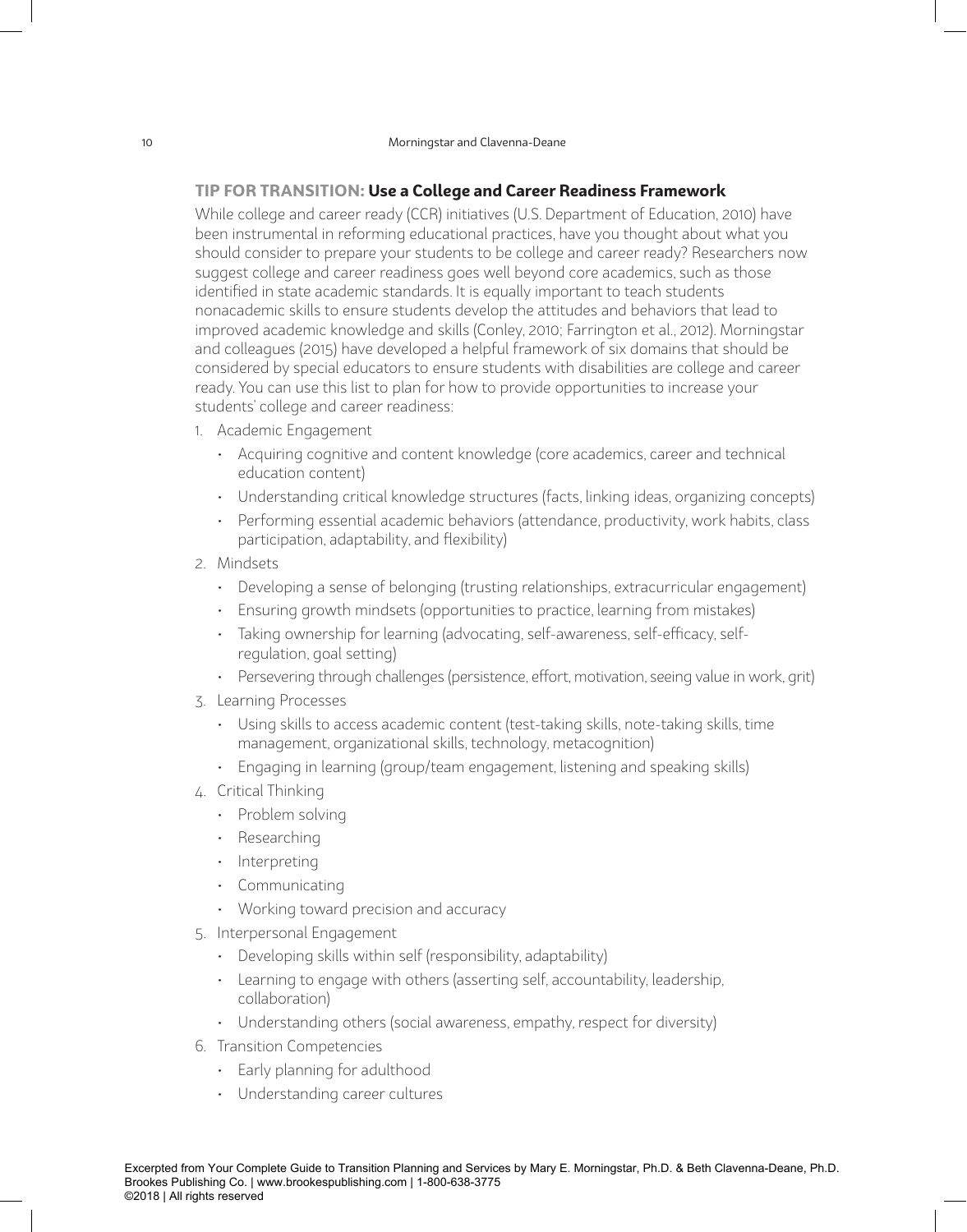- • Understanding college cultures
- • Developing adult roles and responsibilities

# **Interagency Collaboration and Community Services**

Interagency collaboration is a critical indicator of post-school success (Kohler, 1996; Test, Mazzotti et al., 2009). School-business partnerships are recognized as an essential factor in student career development (Carter, Cushing, & Kennedy, 2009). Access to community agencies leads to stronger postsecondary education and employment outcomes (Bullis, Davis, Bull, & Johnson, 1995). Therefore, establishing a process for communicating and coordinating with outside agencies is a critical responsibility of transition coordinators. This includes establishing procedures for referring students to agencies prior to exiting school, discussing anticipated service needs of students, and developing interagency agreements related to information exchanged, resources shared, and services coordinated. Quality programs provide parents and students with accurate and timely resources about services, which can be a shared responsibility of both educators and transition coordinators.

# **Systems-Level Infrastructure**

Supporting effective delivery of transition planning and services requires systems-level thinking (Kohler & Rusch, 1996). As you might expect, school districts that hire professionals responsible for coordinating transition programs and services significantly enhance the effectiveness of transition programs (Morningstar & Clavenna-Deane, 2014). Program infrastructures must be in place to maintain support for effective transition programs and policies (Stodden & Leake, 1994). Typically, transition coordinators, along with other school and community officials, lead infrastructure efforts. These efforts address emerging issues such as inclusive education, dropout prevention, and supporting culturally diverse families and students. Evaluating the impact of transition programs on students' learning also requires systems-level infrastructure. Transition coordinators and other central office administration should be managing data systems for academic outcomes, as well as behavioral, nonacademic, and transition competencies. It is important to collect data to monitor whether transition programs result in positive outcomes so they can be modified if needed.

There is much to think about when deciding where to concentrate your focus for transition improvements. When you do identify an area that you believe needs improvement, whether it be to improve the skills and behaviors of your student or to strengthen school and transition programs, you should turn first to the research related to effective transition practices. The National Technical Assistance Center on Transition (NTACT, 2015) has carefully identified a range of evidence-based practices for transition. Table 1.1 clarifies the difference between evidence-based practices, researchbased practices, promising practices, and unestablished practices as classified by the NTACT.

Morningstar, M.E., Lombardi, A., Fowler, C.H., & Test, D.W. *Career Development and Transition for Exceptional Individuals.* DOI:https://doi.org/10.1177/2165143415589926. Copyright © 2015 by SAGE Publications, Inc. Reprinted by permission of SAGE Publications, Inc.